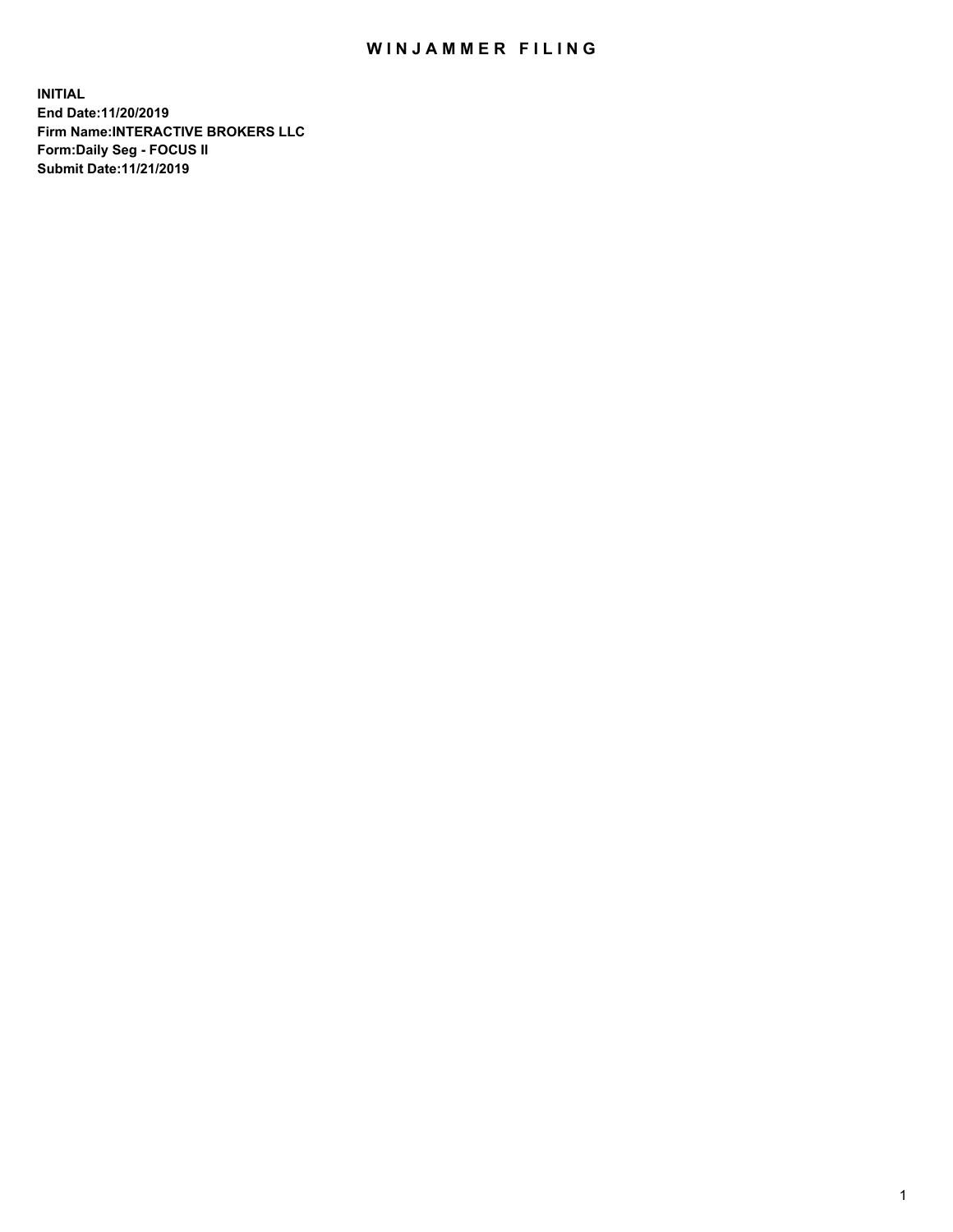**INITIAL End Date:11/20/2019 Firm Name:INTERACTIVE BROKERS LLC Form:Daily Seg - FOCUS II Submit Date:11/21/2019 Daily Segregation - Cover Page**

| Name of Company                                                                                                                                                                                                                                                                                                                | <b>INTERACTIVE BROKERS LLC</b>                                                                  |
|--------------------------------------------------------------------------------------------------------------------------------------------------------------------------------------------------------------------------------------------------------------------------------------------------------------------------------|-------------------------------------------------------------------------------------------------|
| <b>Contact Name</b>                                                                                                                                                                                                                                                                                                            | James Menicucci                                                                                 |
| <b>Contact Phone Number</b>                                                                                                                                                                                                                                                                                                    | 203-618-8085                                                                                    |
| <b>Contact Email Address</b>                                                                                                                                                                                                                                                                                                   | jmenicucci@interactivebrokers.c<br>om                                                           |
| FCM's Customer Segregated Funds Residual Interest Target (choose one):<br>a. Minimum dollar amount: ; or<br>b. Minimum percentage of customer segregated funds required:% ; or<br>c. Dollar amount range between: and; or<br>d. Percentage range of customer segregated funds required between:% and%.                         | $\overline{\mathbf{0}}$<br>$\overline{\mathbf{0}}$<br>155,000,000 245,000,000<br>0 <sub>0</sub> |
| FCM's Customer Secured Amount Funds Residual Interest Target (choose one):<br>a. Minimum dollar amount: ; or<br>b. Minimum percentage of customer secured funds required:%; or<br>c. Dollar amount range between: and; or<br>d. Percentage range of customer secured funds required between:% and%.                            | $\overline{\mathbf{0}}$<br>$\overline{\mathbf{0}}$<br>80,000,000 120,000,000<br>00              |
| FCM's Cleared Swaps Customer Collateral Residual Interest Target (choose one):<br>a. Minimum dollar amount: ; or<br>b. Minimum percentage of cleared swaps customer collateral required:% ; or<br>c. Dollar amount range between: and; or<br>d. Percentage range of cleared swaps customer collateral required between:% and%. | $\overline{\mathbf{0}}$<br>$\underline{\mathbf{0}}$<br>0 <sub>0</sub><br>0 <sub>0</sub>         |

Attach supporting documents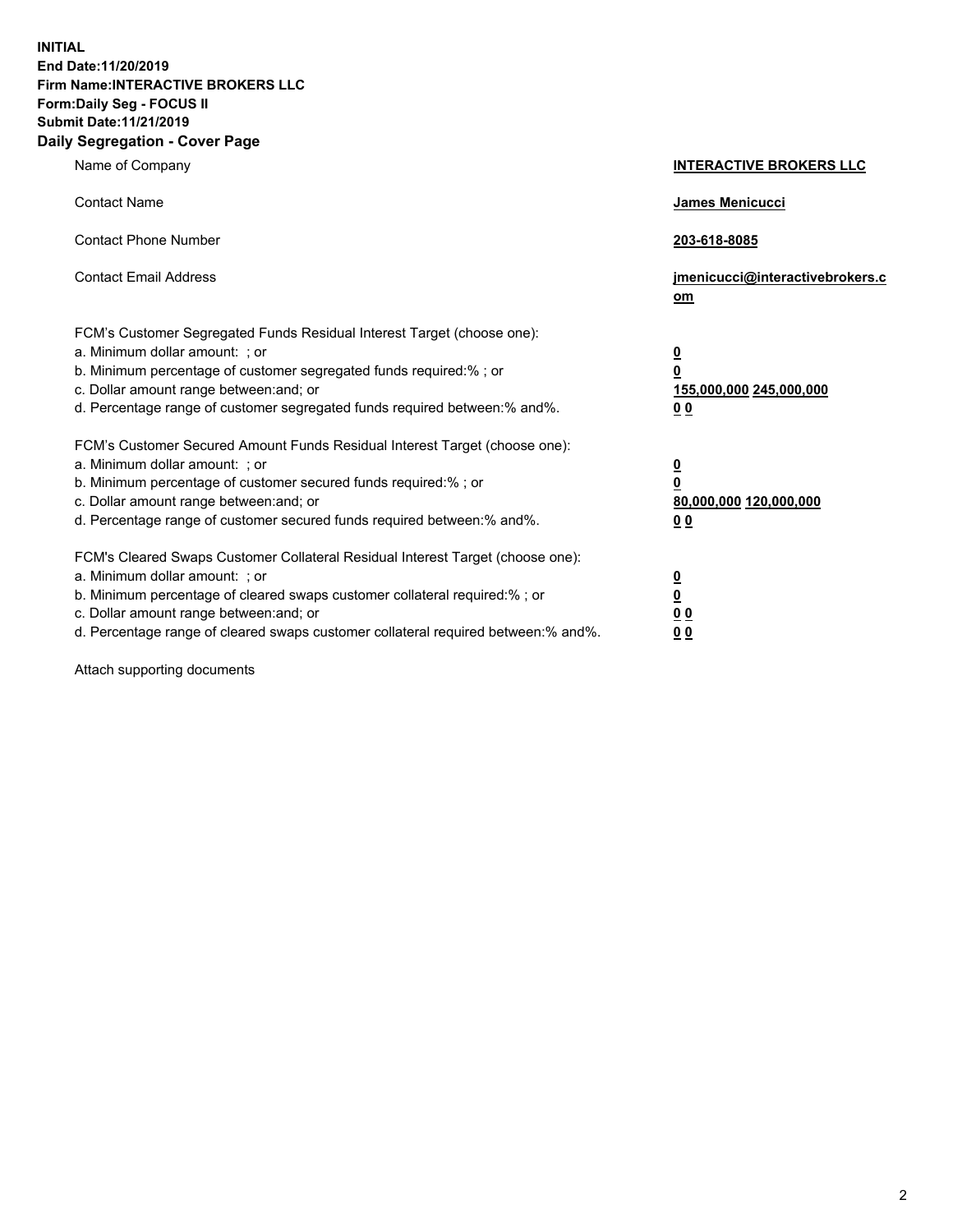## **INITIAL End Date:11/20/2019 Firm Name:INTERACTIVE BROKERS LLC Form:Daily Seg - FOCUS II Submit Date:11/21/2019 Daily Segregation - Secured Amounts**

|     | Dany Segregation - Secured Amounts                                                                         |                                                      |
|-----|------------------------------------------------------------------------------------------------------------|------------------------------------------------------|
|     | Foreign Futures and Foreign Options Secured Amounts                                                        |                                                      |
|     | Amount required to be set aside pursuant to law, rule or regulation of a foreign                           | $0$ [7305]                                           |
|     | government or a rule of a self-regulatory organization authorized thereunder                               |                                                      |
| 1.  | Net ledger balance - Foreign Futures and Foreign Option Trading - All Customers                            |                                                      |
|     | A. Cash                                                                                                    | 496,324,238 [7315]                                   |
|     | B. Securities (at market)                                                                                  | $0$ [7317]                                           |
| 2.  | Net unrealized profit (loss) in open futures contracts traded on a foreign board of trade                  | 13,556,922 [7325]                                    |
| 3.  | Exchange traded options                                                                                    |                                                      |
|     | a. Market value of open option contracts purchased on a foreign board of trade                             | 113,791 [7335]                                       |
|     | b. Market value of open contracts granted (sold) on a foreign board of trade                               | $-66,337$ [7337]                                     |
| 4.  | Net equity (deficit) (add lines 1. 2. and 3.)                                                              | 509,928,614 [7345]                                   |
| 5.  | Account liquidating to a deficit and account with a debit balances - gross amount                          | 4,229 [7351]                                         |
|     | Less: amount offset by customer owned securities                                                           | 0 [7352] 4,229 [7354]                                |
| 6.  | Amount required to be set aside as the secured amount - Net Liquidating Equity                             | 509,932,843 [7355]                                   |
|     | Method (add lines 4 and 5)                                                                                 |                                                      |
| 7.  | Greater of amount required to be set aside pursuant to foreign jurisdiction (above) or line                | 509,932,843 [7360]                                   |
|     | 6.                                                                                                         |                                                      |
|     | FUNDS DEPOSITED IN SEPARATE REGULATION 30.7 ACCOUNTS                                                       |                                                      |
| 1.  | Cash in banks                                                                                              |                                                      |
|     | A. Banks located in the United States                                                                      | 46,907,660 [7500]                                    |
| 2.  | B. Other banks qualified under Regulation 30.7<br>Securities                                               | 0 [7520] 46,907,660 [7530]                           |
|     | A. In safekeeping with banks located in the United States                                                  | 493,037,375 [7540]                                   |
|     | B. In safekeeping with other banks qualified under Regulation 30.7                                         | 0 [7560] 493,037,375 [7570]                          |
| 3.  | Equities with registered futures commission merchants                                                      |                                                      |
|     | A. Cash                                                                                                    | $0$ [7580]                                           |
|     | <b>B.</b> Securities                                                                                       | $0$ [7590]                                           |
|     | C. Unrealized gain (loss) on open futures contracts                                                        | $0$ [7600]                                           |
|     | D. Value of long option contracts                                                                          | $0$ [7610]                                           |
|     | E. Value of short option contracts                                                                         | 0 [7615] 0 [7620]                                    |
| 4.  | Amounts held by clearing organizations of foreign boards of trade                                          |                                                      |
|     | A. Cash                                                                                                    | $0$ [7640]                                           |
|     | <b>B.</b> Securities                                                                                       | $0$ [7650]                                           |
|     | C. Amount due to (from) clearing organization - daily variation                                            | $0$ [7660]                                           |
|     | D. Value of long option contracts                                                                          | $0$ [7670]                                           |
|     | E. Value of short option contracts                                                                         | 0 [7675] 0 [7680]                                    |
| 5.  | Amounts held by members of foreign boards of trade                                                         |                                                      |
|     | A. Cash                                                                                                    | 91,510,958 [7700]                                    |
|     | <b>B.</b> Securities                                                                                       | $0$ [7710]                                           |
|     | C. Unrealized gain (loss) on open futures contracts                                                        | -625,089 [7720]                                      |
|     | D. Value of long option contracts                                                                          | 113,791 [7730]                                       |
|     | E. Value of short option contracts                                                                         | <mark>-66,337</mark> [7735] <b>90,933,323</b> [7740] |
| 6.  | Amounts with other depositories designated by a foreign board of trade                                     | $0$ [7760]                                           |
| 7.  | Segregated funds on hand                                                                                   | $0$ [7765]                                           |
| 8.  | Total funds in separate section 30.7 accounts                                                              | 630,878,358 [7770]                                   |
| 9.  | Excess (deficiency) Set Aside for Secured Amount (subtract line 7 Secured Statement<br>Page 1 from Line 8) | 120,945,515 [7380]                                   |
| 10. | Management Target Amount for Excess funds in separate section 30.7 accounts                                | 80,000,000 [7780]                                    |
| 11. | Excess (deficiency) funds in separate 30.7 accounts over (under) Management Target                         | 40,945,515 [7785]                                    |
|     |                                                                                                            |                                                      |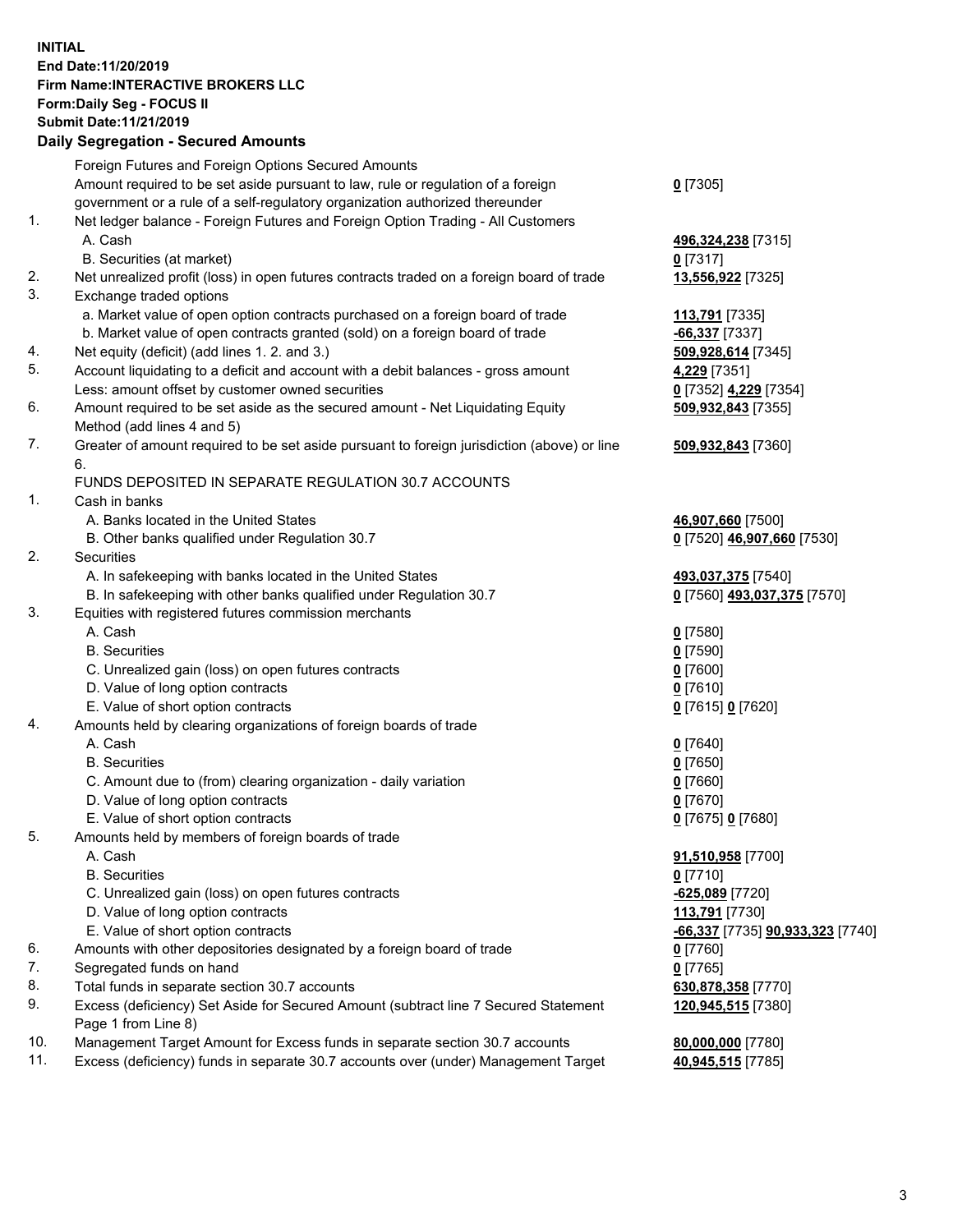**INITIAL End Date:11/20/2019 Firm Name:INTERACTIVE BROKERS LLC Form:Daily Seg - FOCUS II Submit Date:11/21/2019 Daily Segregation - Segregation Statement** SEGREGATION REQUIREMENTS(Section 4d(2) of the CEAct) 1. Net ledger balance A. Cash **4,157,568,503** [7010] B. Securities (at market) **0** [7020] 2. Net unrealized profit (loss) in open futures contracts traded on a contract market **-44,319,017** [7030] 3. Exchange traded options A. Add market value of open option contracts purchased on a contract market **160,739,553** [7032] B. Deduct market value of open option contracts granted (sold) on a contract market **-185,277,578** [7033] 4. Net equity (deficit) (add lines 1, 2 and 3) **4,088,711,461** [7040] 5. Accounts liquidating to a deficit and accounts with debit balances - gross amount **975,185** [7045] Less: amount offset by customer securities **0** [7047] **975,185** [7050] 6. Amount required to be segregated (add lines 4 and 5) **4,089,686,646** [7060] FUNDS IN SEGREGATED ACCOUNTS 7. Deposited in segregated funds bank accounts A. Cash **1,015,218,240** [7070] B. Securities representing investments of customers' funds (at market) **1,926,831,270** [7080] C. Securities held for particular customers or option customers in lieu of cash (at market) **0** [7090] 8. Margins on deposit with derivatives clearing organizations of contract markets A. Cash **2,505,369** [7100] B. Securities representing investments of customers' funds (at market) **1,373,959,798** [7110] C. Securities held for particular customers or option customers in lieu of cash (at market) **0** [7120] 9. Net settlement from (to) derivatives clearing organizations of contract markets **6,465,683** [7130] 10. Exchange traded options A. Value of open long option contracts **161,983,847** [7132] B. Value of open short option contracts **-186,959,785** [7133] 11. Net equities with other FCMs A. Net liquidating equity **0** [7140] B. Securities representing investments of customers' funds (at market) **0** [7160] C. Securities held for particular customers or option customers in lieu of cash (at market) **0** [7170] 12. Segregated funds on hand **0** [7150] 13. Total amount in segregation (add lines 7 through 12) **4,300,004,422** [7180] 14. Excess (deficiency) funds in segregation (subtract line 6 from line 13) **210,317,776** [7190] 15. Management Target Amount for Excess funds in segregation **155,000,000** [7194] **55,317,776** [7198]

16. Excess (deficiency) funds in segregation over (under) Management Target Amount Excess